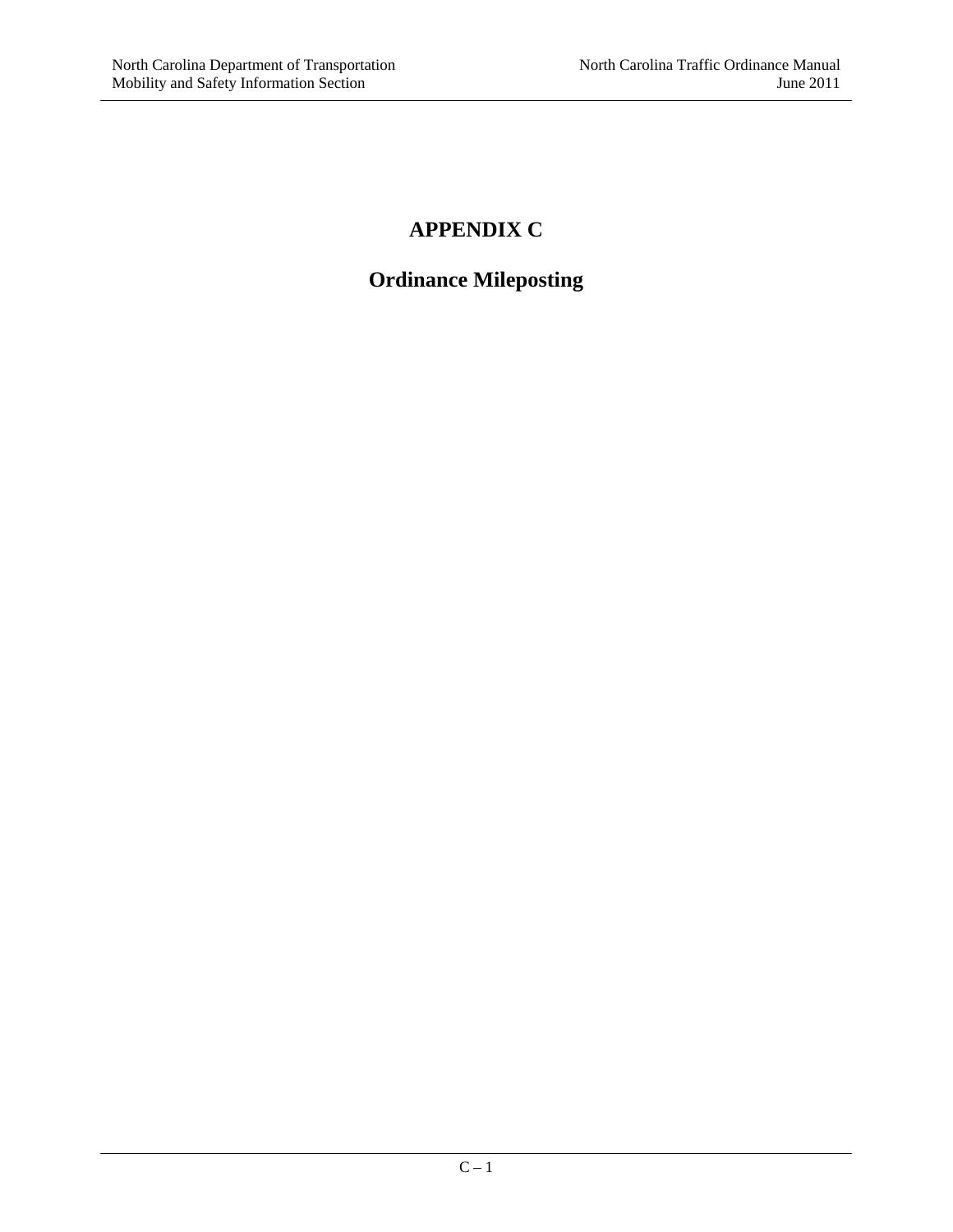# General Items for ensuring Ordinances Milepost

- TEAAS features reports shall be used for the beginning and ending points of all ordinances. No other sources shall be used.
- The beginning and ending points of ordinances shall follow the direction of the route on the TEAAS features report. Engineering directions (south to north and west to east) shall no longer be used.
- Loop features shall not be used to reference the beginning or ending points of ordinances (these are indicated with a "Y" in the "loop" column). Only unique features on the TEAAS features report shall be used.
- Railroad crossings and structures (bridges and culverts) shall not be used to reference the beginning and ending points of ordinances.
- Intersections, state boundaries, and/or county boundaries shall be used to reference the beginning or ending points of ordinances (provided they are unique features).
- Local road names may be used (provided they are unique features) if no unique state maintained roads (I, US, NC, or SR), state boundaries, or county boundaries are available.
- A municipal boundary may be used in certain specific cases (provided it is a unique feature).
- If a features report is not available in TEAAS for the given route, or it is incorrect, then contact the Mobility and Safety Information Engineer to have the features report created and/or corrected. The "Milepost Request Form" shall no longer be used. A simple email indicating the county and road number(s) will suffice.
- Do not request a features report update if an ordinance does not milepost. Only request a features report update if a features report is incorrect or does not exist.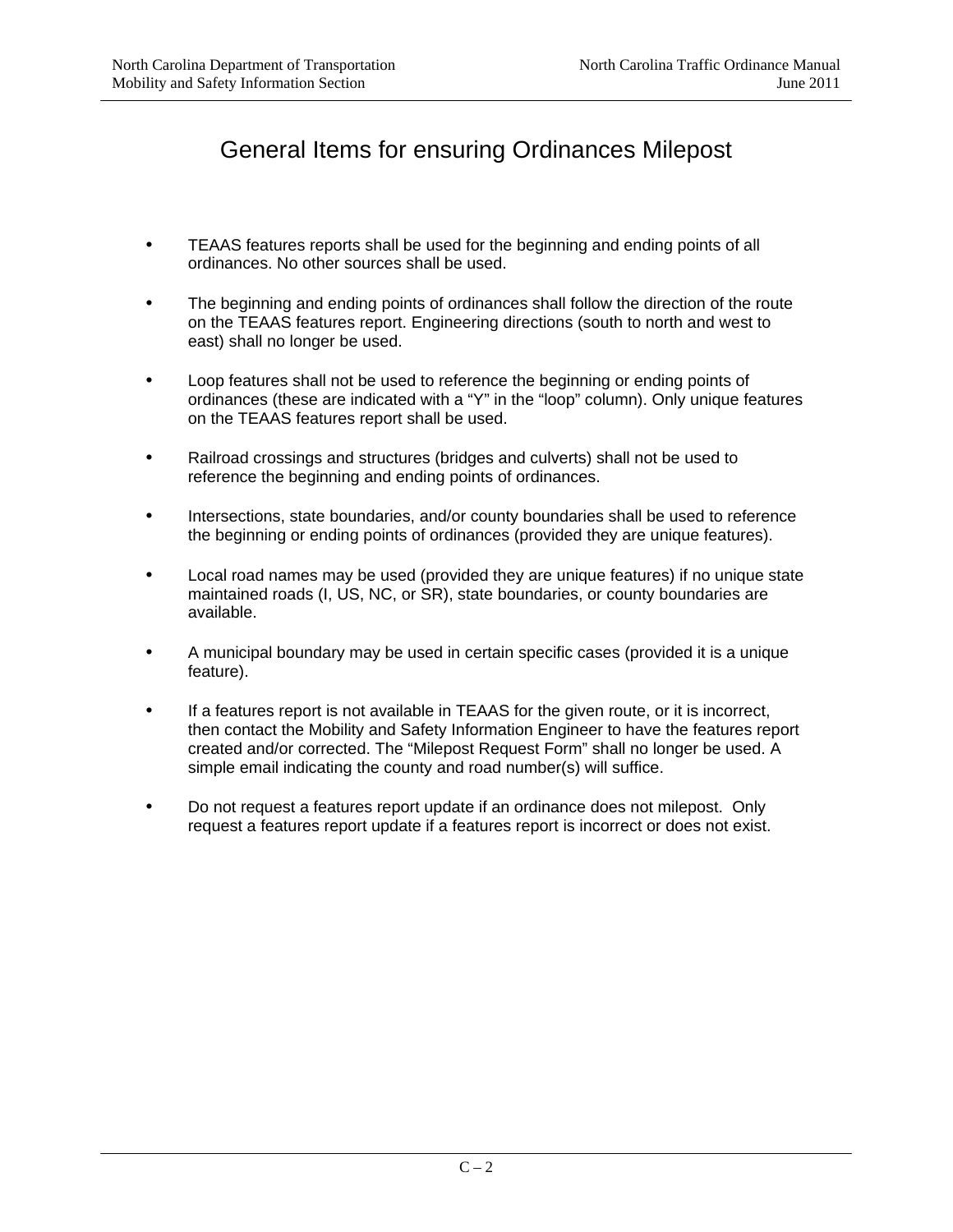Route Codes (8-digit codes)



- 9 Business<br>0 None
- None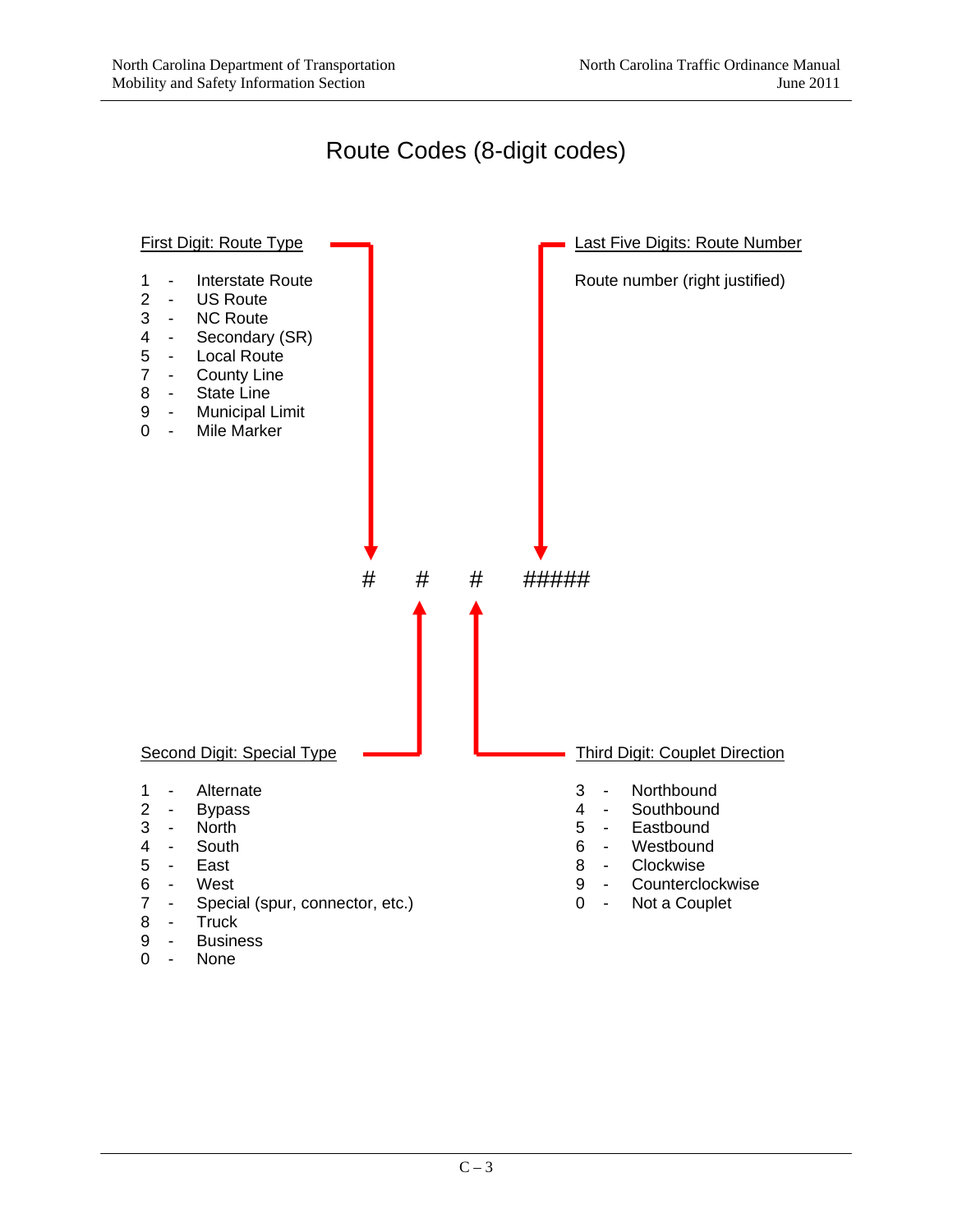### Route Codes (examples)

#### 10000040 - 140

1 - Interstate  $0 - None$ 0 - Not a couplet 00040 - Route number 40

#### 19000040 - I 40 Business

1 - Interstate 9 - Business route 0 - Not a couplet 00040 - Route number 40

#### 50018682 - Main St.

5 - City Street 0 - None 0 - Not a couplet 18682 - Route number for Main St

#### 20000064 - US 64

2 - US Route  $0 - None$ 0 - Not a couplet 00064 - Route number 64

#### 21000064 - US 64 Alternate

2 - US Route 1 - Alternate 0 - Not a couplet 00064 - Route number 64

### 40001001 - SR 1001

4 - Secondary Route 0 - Alternate 0 - Not a couplet 01001 - Route number 1001

### 70000009 - Brunswick County Line

- 7 County Boundary
- $0 None$
- 0 Not a couplet
- 00009 County number 9 (Brunswick Co)

### 90000438 - Raleigh City Limits

- 9 City Boundary
- $0 None$
- 0 Not a couplet
- 00438 City number 438 for Raleigh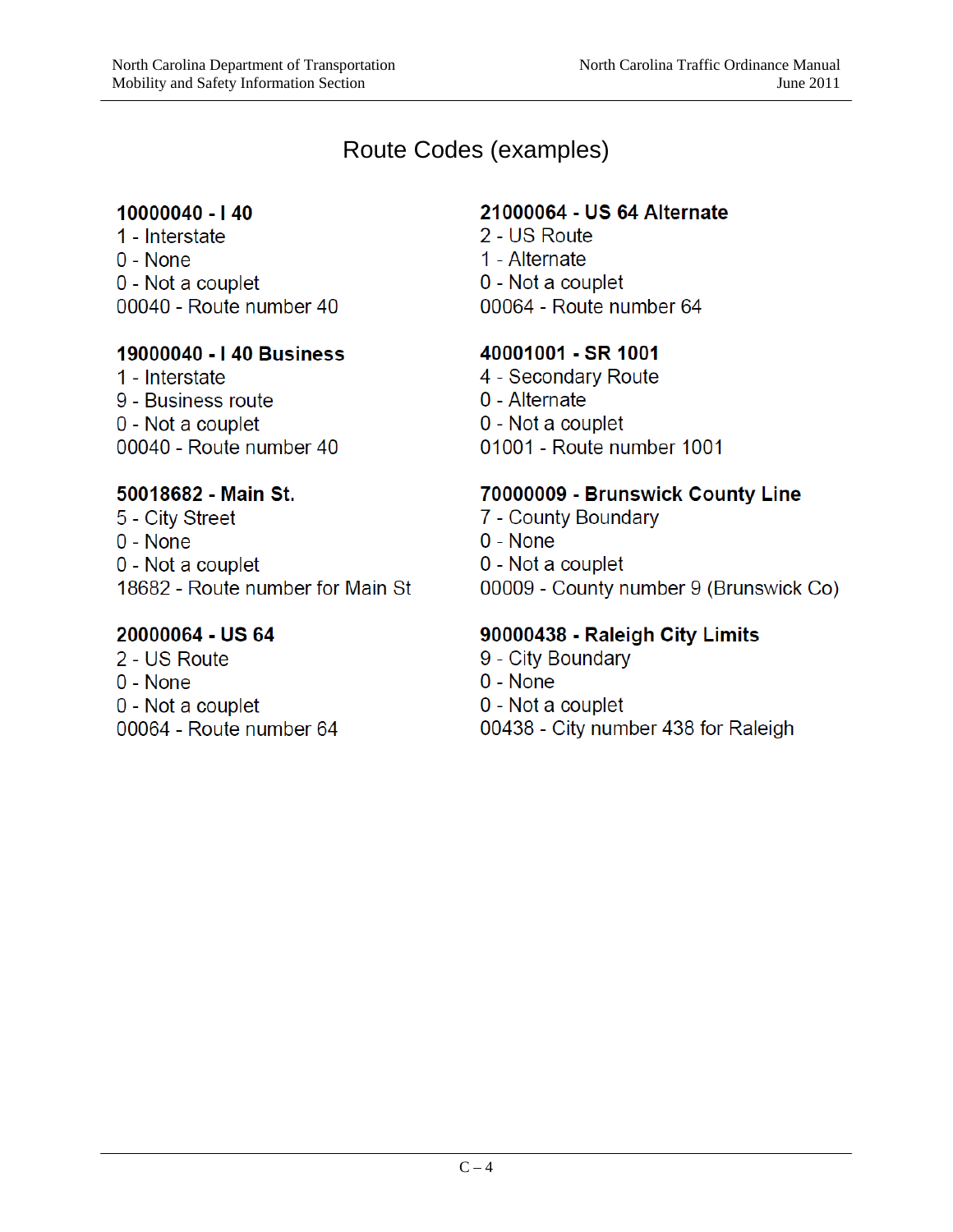# Obtaining a TEAAS Features Report

#### **Step 1: Select the "Generate Reports"**



|  |  |  | <b>Step 2: Select "Features</b> |
|--|--|--|---------------------------------|
|--|--|--|---------------------------------|

| TEAAS - Inventoried Routes<br>Edit Help | $\Box$ |
|-----------------------------------------|--------|
| $\bigstar$<br>⋟                         |        |
| <b>Inventoried Rout</b>                 |        |
| County<br>$\overline{\phantom{m}}$      |        |
| Inventoried Rte ID                      |        |
| Begin Milepost                          |        |
| End Milepost                            |        |
| Road Name                               |        |
| View<br>Add                             |        |
| <b>Reports</b>                          |        |
| HO Segments Report<br>Features Report   |        |
| Last Update                             |        |
| User ID                                 |        |
| Date/Time                               |        |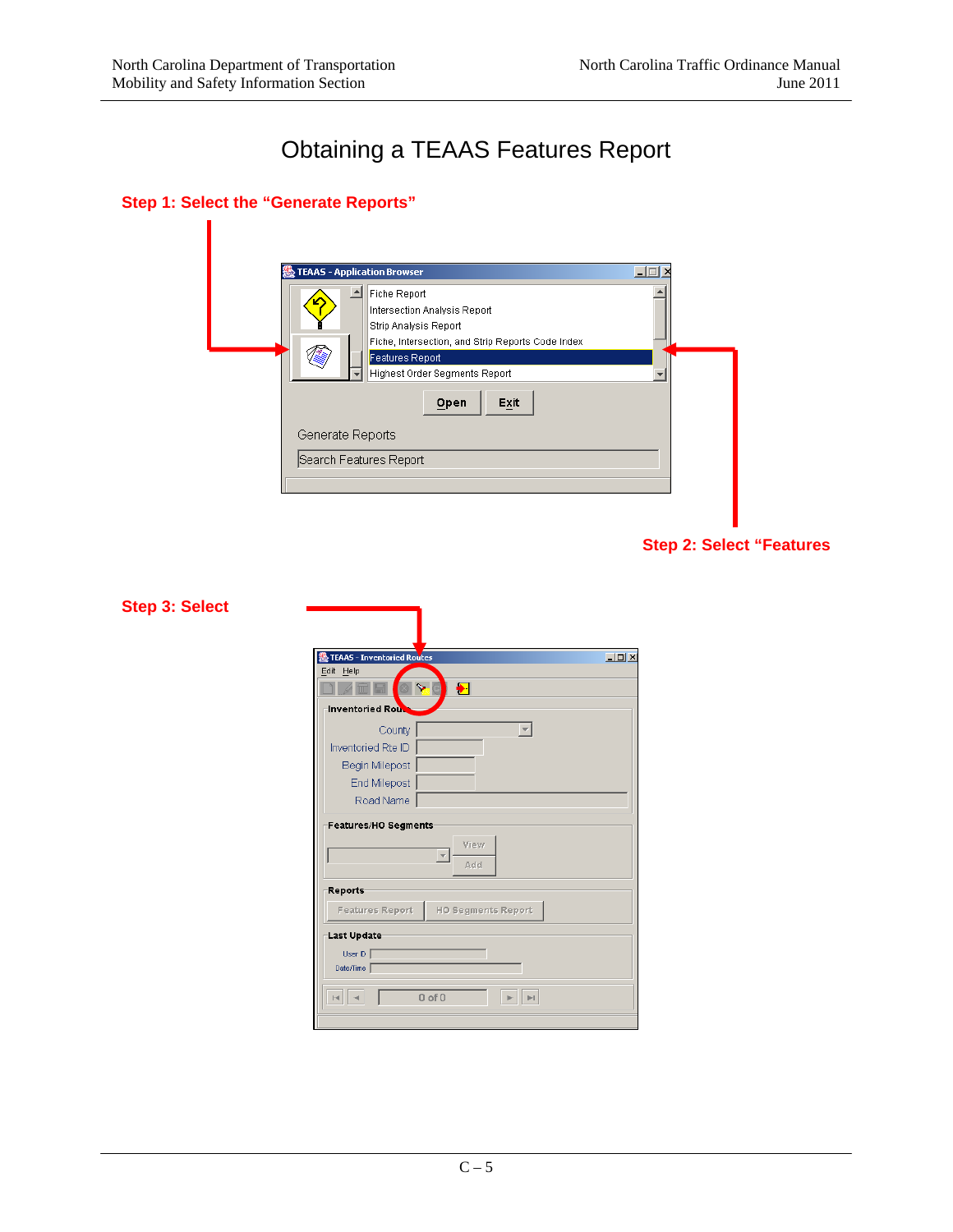Π

# Obtaining a TEAAS Features Report

|  | Step 4: Select a county and enter a route ID (using the 8-digit code |  |  |  |
|--|----------------------------------------------------------------------|--|--|--|
|--|----------------------------------------------------------------------|--|--|--|

|                                                                                              | <b>Step 5: Select</b> |
|----------------------------------------------------------------------------------------------|-----------------------|
|                                                                                              |                       |
| <b>Extended TEAAS</b> - Inventoried Routes<br>Edit Help                                      | $\Box$ D $\times$     |
| Σ<br>$\bullet$<br>⊛                                                                          |                       |
| Inventoried Route                                                                            |                       |
| County<br>$\blacktriangledown$                                                               |                       |
| Inventoried Rte ID                                                                           |                       |
|                                                                                              |                       |
| Begin Milepost                                                                               |                       |
| End Milepost                                                                                 |                       |
| Road Name                                                                                    |                       |
| Features/HO Segments                                                                         |                       |
| View                                                                                         |                       |
| $\overline{\phantom{a}}$<br>Add                                                              |                       |
|                                                                                              |                       |
| Reports                                                                                      |                       |
| Features Report<br><b>HO Segments Report</b>                                                 |                       |
| Last Update                                                                                  |                       |
| User ID                                                                                      |                       |
| Date/Time                                                                                    |                       |
|                                                                                              |                       |
| $0$ of $0$<br>$\mathbb{H}$<br>$\sim$<br>$\mathbb{H}$<br>$\left\vert \mathbf{r}\right\rangle$ |                       |
|                                                                                              |                       |
|                                                                                              |                       |

**Step 6: Select** 

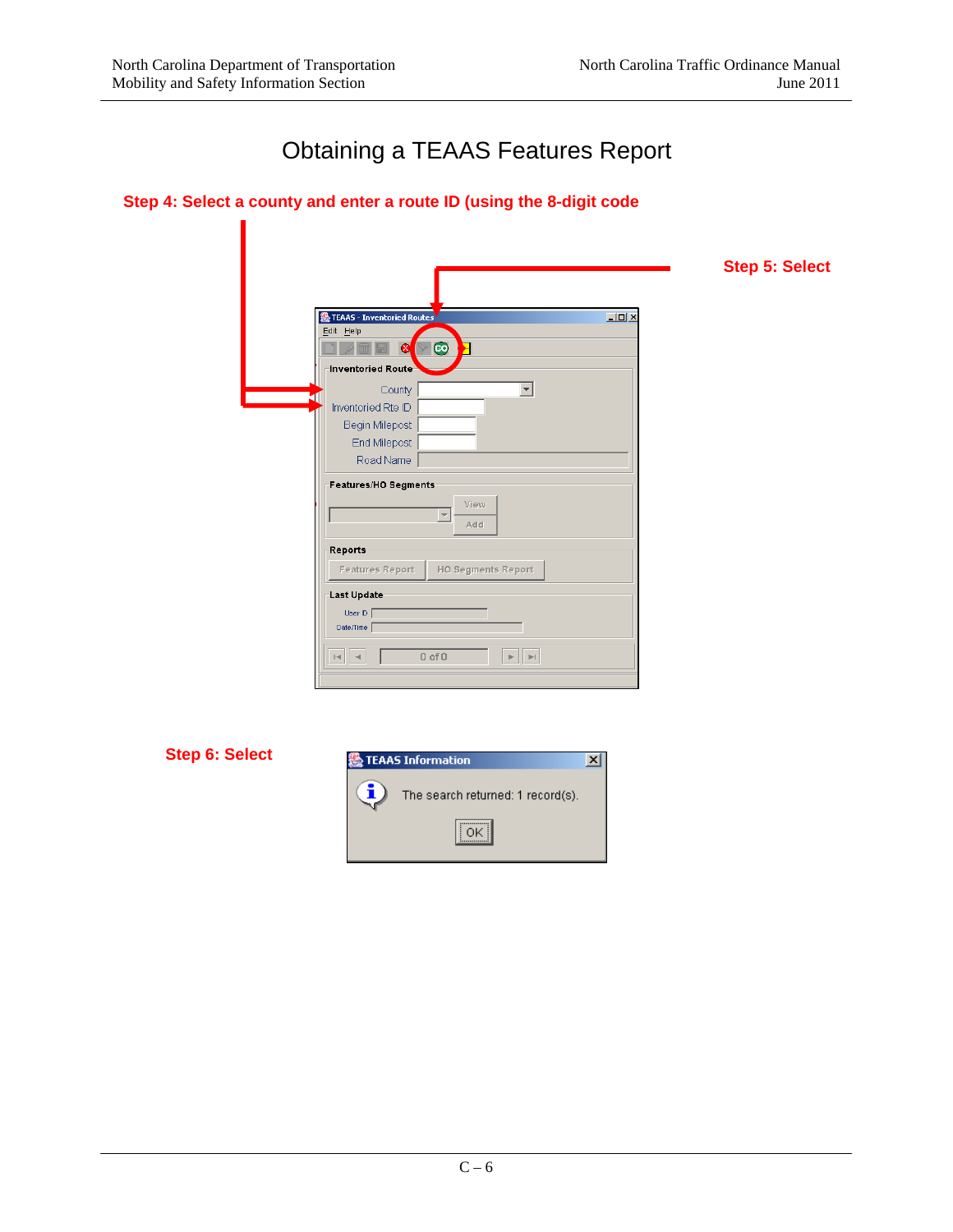# Obtaining a TEAAS Features Report

North Carolina Department of Transportation Traffic Engineering Accident Analysis System **Features Report** 

|        | Inventoried     | Begin    | End      |
|--------|-----------------|----------|----------|
| County | <b>Route ID</b> | Milepost | Milepost |
| WAKE   | 40001010        | 0.0      | 18.170   |

|                |                  |                          |                               |                 |                  |   | <b>Beyona</b>      |
|----------------|------------------|--------------------------|-------------------------------|-----------------|------------------|---|--------------------|
|                | Feature          |                          |                               | <b>Distance</b> | <b>Direction</b> |   | Route              |
| <b>MP No</b>   | ID               | <b>Feature Name/Type</b> | <b>Special Type</b>           | to Next         | to Next          |   | <b>Loop Limits</b> |
| 0.000          |                  | 70000050 CL-JOHNSTON     |                               | 0.641           | North and West   |   |                    |
| 0.641          | 50037266 RECA    |                          | At grade intersection, 3 legs | 0.259           | North and East   |   |                    |
| 0.900          | 30000050 NC 50   |                          | At grade intersection, 4 legs | 0.000           | North and West   | Υ |                    |
| 0.900          | 40005324 SR 5324 |                          | At grade intersection, 4 legs | 0.000           | North and West   |   |                    |
| 0.900          | 50002356 BENSON  |                          | At grade intersection, 4 legs | 0.000           | North and West   | Υ |                    |
| 0.900          |                  | 50036106 STEVENS OAKS    | At grade intersection, 4 legs | 0.260           | North and West   |   |                    |
| 1.160          |                  | 50034415 GARDEN MEMORIES | At grade intersection, 3 legs | 0.380           | North and West   |   |                    |
|                |                  |                          | <b>Road Codes and</b>         |                 |                  |   |                    |
|                |                  |                          | <b>Direction to next</b>      |                 |                  |   |                    |
| <b>Milepos</b> |                  |                          |                               |                 |                  |   | "Loop"             |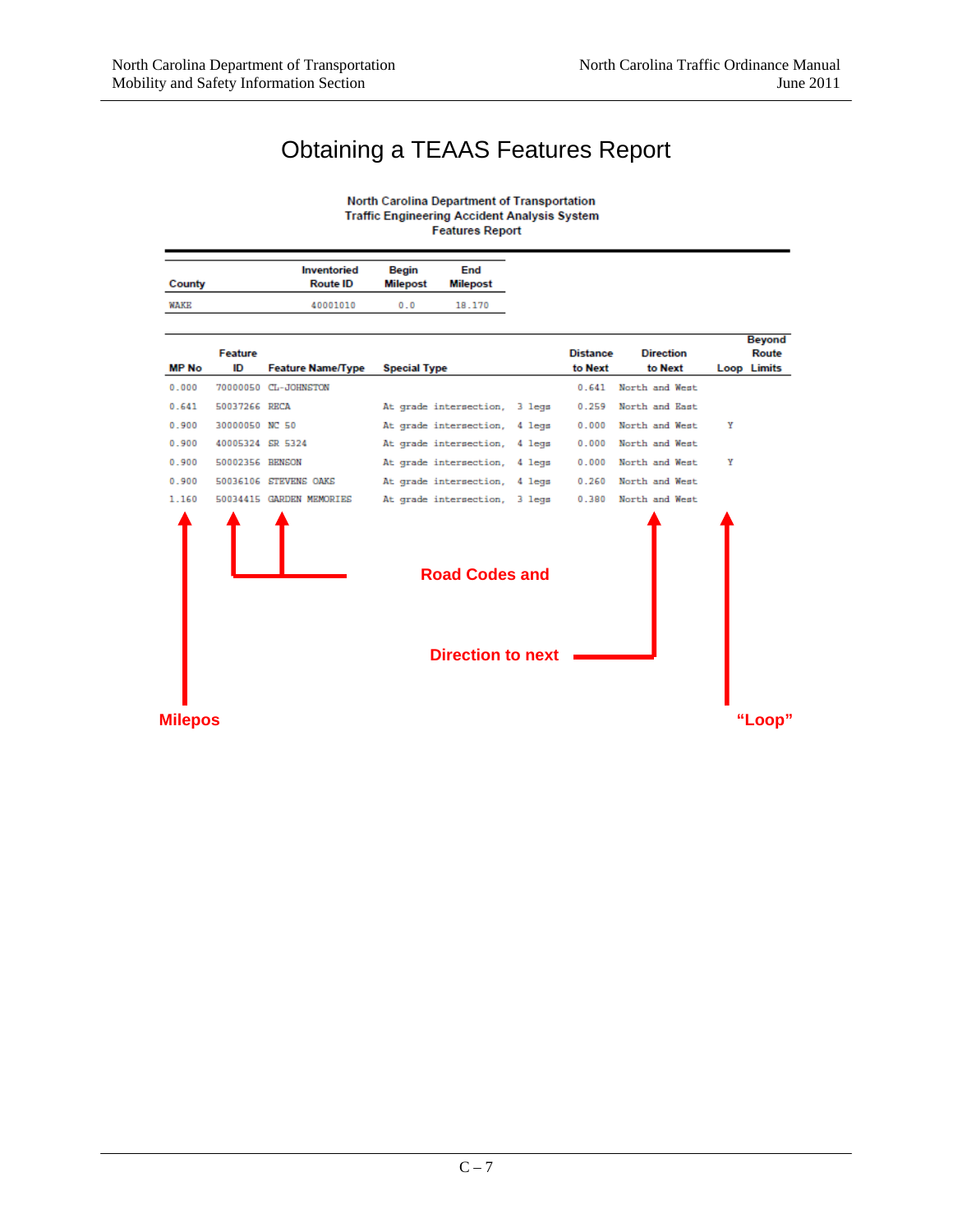# Example 1: Road Segment

Problem: An ordinance is needed on SR 1010 (Ten-Ten Road) in Wake County between SR 1006 (Old Stage Road) and US 401 (Fayetteville Road).



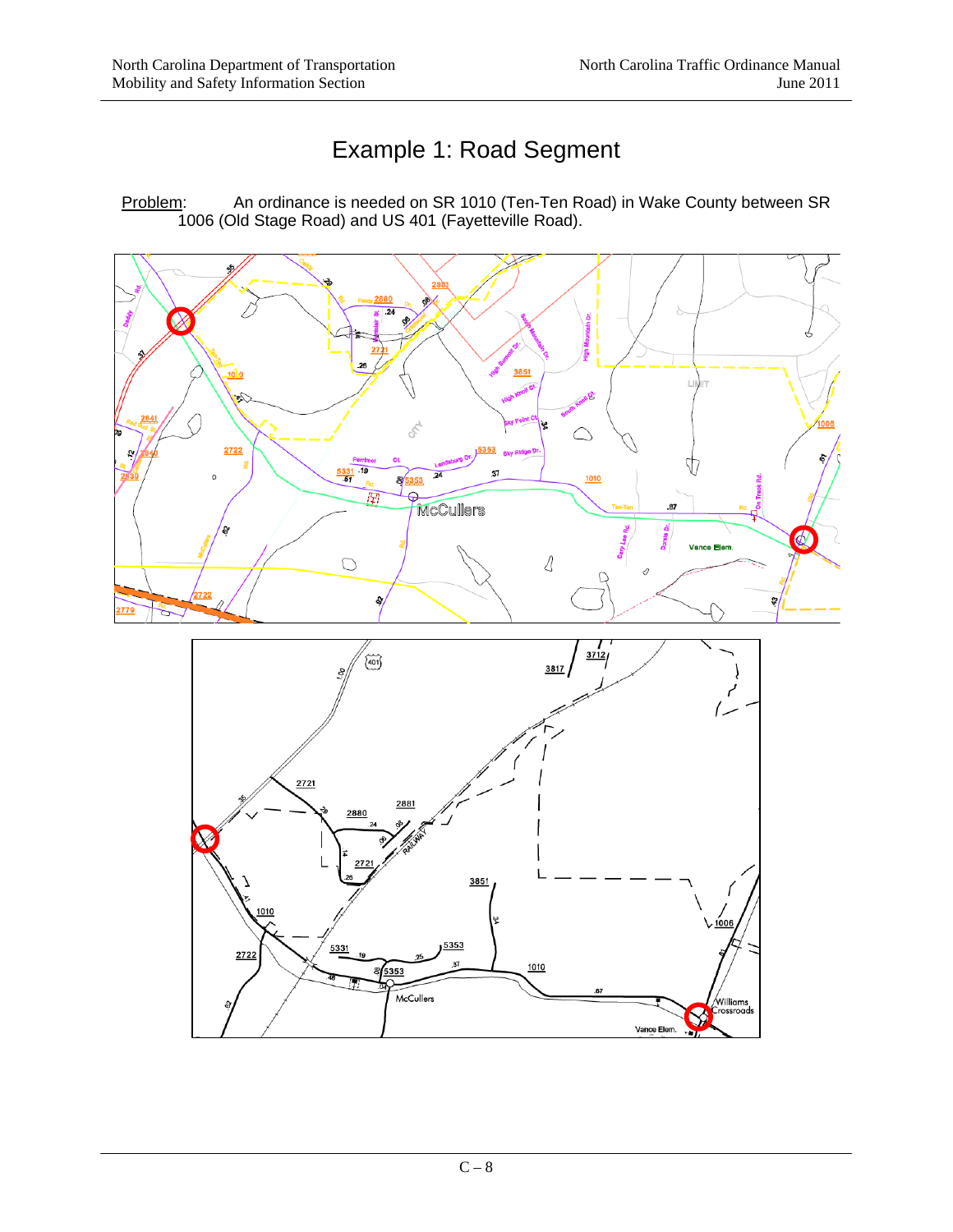## Example 1: Road Segment

Solution: Since neither SR 1006 or US 401are loop features, you can them as the beginning and ending points, respectively.

- Begin Point: 0 miles northwest of SR 1006
- End Point: 0 miles northwest (or southeast) of US 401

| MP No | <b>Feature</b><br>ID | <b>Feature Name/Type</b> | <b>Special Type</b>           | <b>Distance</b><br>to Next | <b>Direction</b><br>to Next | <b>Beyond</b><br><b>Route</b><br>Loop Limits |
|-------|----------------------|--------------------------|-------------------------------|----------------------------|-----------------------------|----------------------------------------------|
| 5.739 | 40001006 SR 1006     |                          | At grade intersection, 4 legs | 0.000                      | North and West              |                                              |
| 5.739 |                      | 50022751 OLD STAGE       | At grade intersection, 4 legs | 0.131                      | North and West              |                                              |
| 5.870 |                      | 50034422 ON TRACK        | At grade intersection, 3 legs | 0.291                      | North and West              |                                              |
| 6.161 | 50008704 DORSEY      |                          | At grade intersection, 3 legs | 0.121                      | North and West              |                                              |
| 6.282 |                      | 50034423 CARY LEE        | At grade intersection, 3 legs | 0.331                      | North and West              |                                              |
| 6.613 | 40003851 SR 3851     |                          | At grade intersection, 3 legs | 0.000                      | North and West              |                                              |
| 6.613 |                      | 50020743 MOUNTAIN        | At grade intersection, 3 legs | 0.372                      | North and West              |                                              |
| 6.985 | 40002723 SR 2723     |                          | At grade intersection, 3 legs | 0.000                      | North and West              |                                              |
| 6.985 |                      | 50010205 FANNY BROWN     | At grade intersection, 3 legs | 0.322                      | North and West              |                                              |
| 7.307 | 910462               | Structure                | Bridge                        | 0.211                      |                             |                                              |
| 7.518 | 40002722 SR 2722     |                          | At grade intersection, 3 legs | 0.000                      | North and West              |                                              |
| 7.518 |                      | 50022374 OLD MCULLERS    | At grade intersection, 3 legs | 0.412                      | North and West              |                                              |
| 7.930 | 20000401 US 401      |                          | At grade intersection, 4 legs | 0.000                      | North and West              |                                              |
| 7.930 |                      | 50010335 FAYETTEVILLE    | At grade intersection, 4 legs | 0.187                      | North and West              |                                              |
| 8.117 | 50034424 DADDY       |                          | At grade intersection, 3 legs | 0.372                      | North and West              |                                              |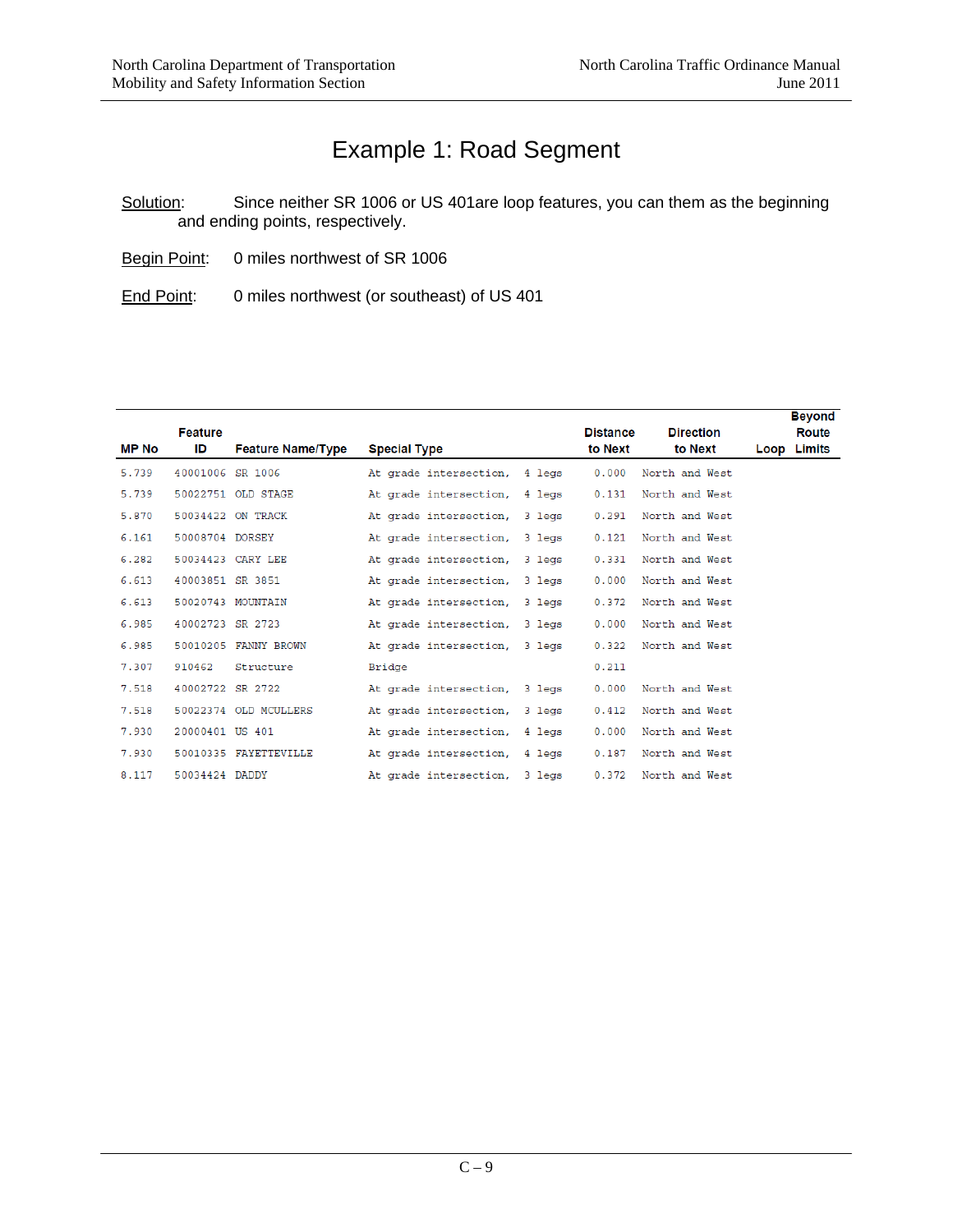# Example 2: Road Segment (loop condition)

Problem: An ordinance is needed on NC 50 (Benson Highway) in Wake County between SR 1010 (Cleveland School Road) and SR 1010 (Ten-Ten Road).

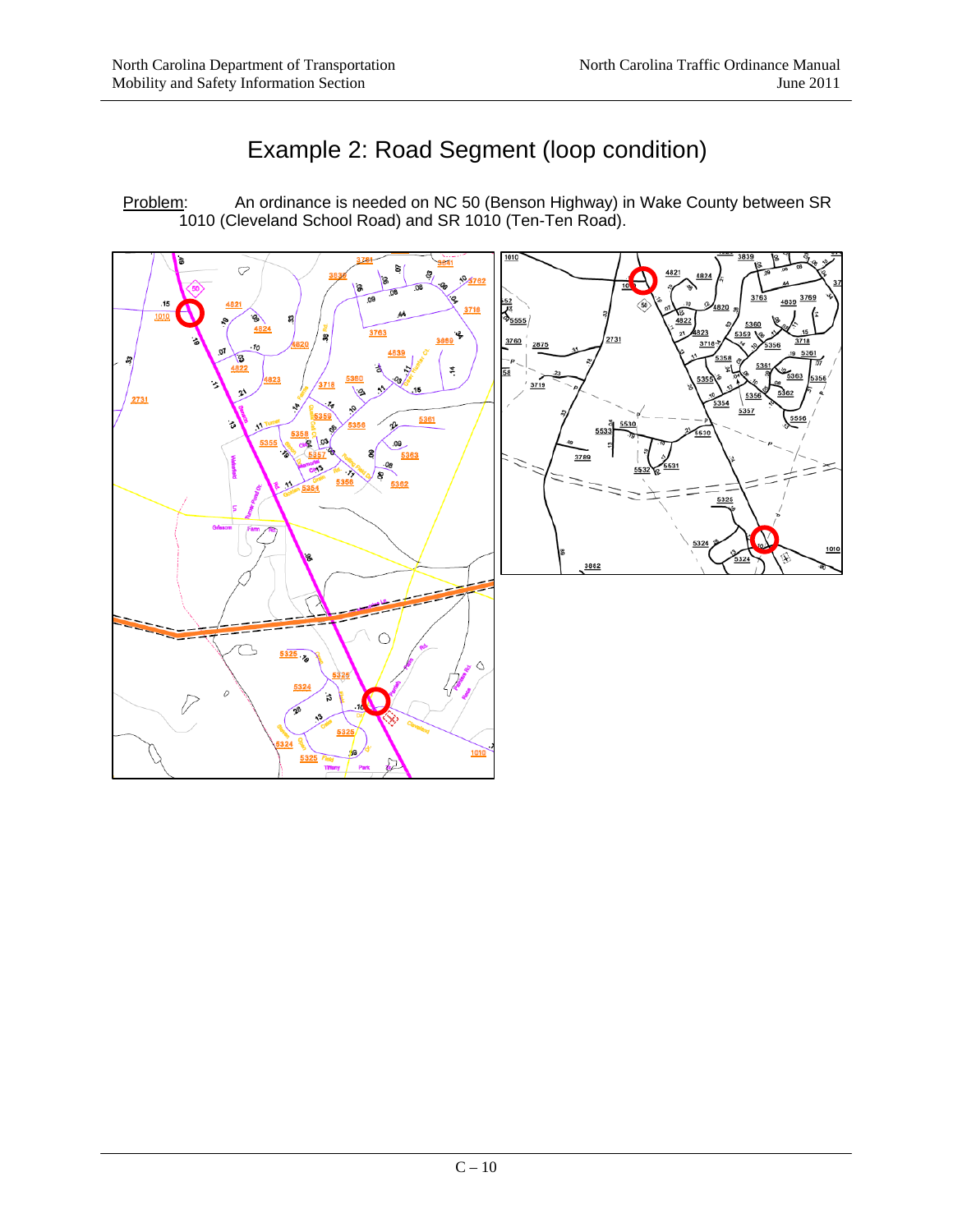# Example 2: Road Segment (loop condition)

Solution 1: SR 1010 is a loop feature, but other routes at or near the intersections can be used. Therefore, SR 5324 can be used as the beginning point and the end point can reference SR 4820.

Solution 2: SR 1010 is a loop feature, but the local names (Cleveland School Road and Ten Ten Road) are not. Therefore, these can be used as the beginning and end points.

Begin Point: 0 miles northwest of SR 5324 – OR- 0 miles northwest of Cleveland School

End Point: 0.17 miles northwest of SR 4820 – OR– 0 miles northwest of Ten Ten

| <b>MP No</b> | Feature<br>ID    | <b>Feature Name/Type</b>  | <b>Special Type</b>           |        | <b>Distance</b><br>to Next | <b>Direction</b><br>to Next |   | <b>Beyond</b><br>Route<br>Loop Limits |
|--------------|------------------|---------------------------|-------------------------------|--------|----------------------------|-----------------------------|---|---------------------------------------|
| 0.000        |                  | 70000050 CL-JOHNSTON      |                               |        | 0.100                      | North and West              |   |                                       |
| 0.100        | 40002883 SR 2883 |                           | At grade intersection, 3 legs |        | 0.000                      | North and West              |   |                                       |
| 0.100        | 50002749 BIRDIE  |                           | At grade intersection, 3 legs |        | 0.150                      | North and West              |   |                                       |
| 0.250        |                  | 50008280 DENNING          | At grade intersection, 4 legs |        | 0.000                      | North and West              |   |                                       |
| 0.250        |                  | 50029678 SUNSHINE         | At grade intersection, 4 legs |        | 0.120                      | North and West              |   |                                       |
| 0.370        | 50010015 EWING   |                           | At grade intersection, 3 legs |        | 0.090                      | North and West              |   |                                       |
| 0.460        | 50015885 JUNIOR  |                           | At grade intersection,        | 3 legs | 0.270                      | North and West              |   |                                       |
| 0.730        | 50030459 TIFFANY |                           | At grade intersection, 3 legs |        | 0.000                      | North and West              |   |                                       |
| 0.730        |                  | 50036105 TIFFANY PARK     | At grade intersection, 3 legs |        | 0.230                      | North and West              |   |                                       |
| 0.960        | 40001010 SR 1010 |                           | At grade intersection,        | 4 legs | 0.000                      | North and West              | Υ |                                       |
| 0.960        | 40005324 SR 5324 |                           | At grade intersection, 4 legs |        | 0.000                      | North and West              |   |                                       |
| 0.960        |                  | 50035512 CLEVELAND SCHOOL | At grade intersection,        | 4 legs | 0.000                      | North and West              |   |                                       |
| 0.960        |                  | 50036106 STEVENS OAKS     | At grade intersection,        | 4 legs | 0.260                      | North and West              |   |                                       |
| 1.220        |                  | 50034415 GARDEN MEMORIES  | At grade intersection, 3 legs |        | 0.380                      | North and West              |   |                                       |
| 1.600        |                  | 50034416 GRISSOM FARM     | At grade intersection, 3 legs |        | 0.110                      | North and West              |   |                                       |
| 1.710        |                  | 50034417 GOLDEN GRAIN     | At grade intersection, 4 legs |        | 0.000                      | North and West              |   |                                       |
| 1.710        |                  | 50035513 TURNER POND      | At grade intersection, 4 legs |        | 0.190                      | North and West              |   |                                       |
| 1,900        | 40003718 SR 3718 |                           | At grade intersection, 3 legs |        | 0.000                      | North and West              |   |                                       |
| 1,900        |                  | 50031152 TURNER FARMS     | At grade intersection, 3 legs |        | 0.010                      | North and West              |   |                                       |
| 1.910        |                  | 50031917 WAKEFIELD        | At grade intersection, 3 legs |        | 0.110                      | North and West              |   |                                       |
| 2,020        | 40004823 SR 4823 |                           | At grade intersection, 3 legs |        | 0.000                      | North and West              |   |                                       |
| 2.020        |                  | 50034419 SPANISH MOSS     | At grade intersection, 3 legs |        | 0.170                      | North and West              |   |                                       |
| 2.190        | 40004820 SR 4820 |                           | At grade intersection,        | 3 legs | 0.000                      | North and West              |   |                                       |
| 2.190        |                  | 50028646 SOUTHERN         | At grade intersection, 3 legs |        | 0.000                      | North and West              |   |                                       |
| 2.190        |                  | 50034420 SOUTHERN TRACE   | At grade intersection, 3 legs |        | 0.170                      | North and West              |   |                                       |
| 2.360        | 40001010 SR 1010 |                           | At grade intersection, 3 legs |        | 0.000                      | North and West              | Υ |                                       |
| 2.360        | 50030186 TEN TEN |                           | At grade intersection,        | 3 legs | 0.130                      | North and West              |   |                                       |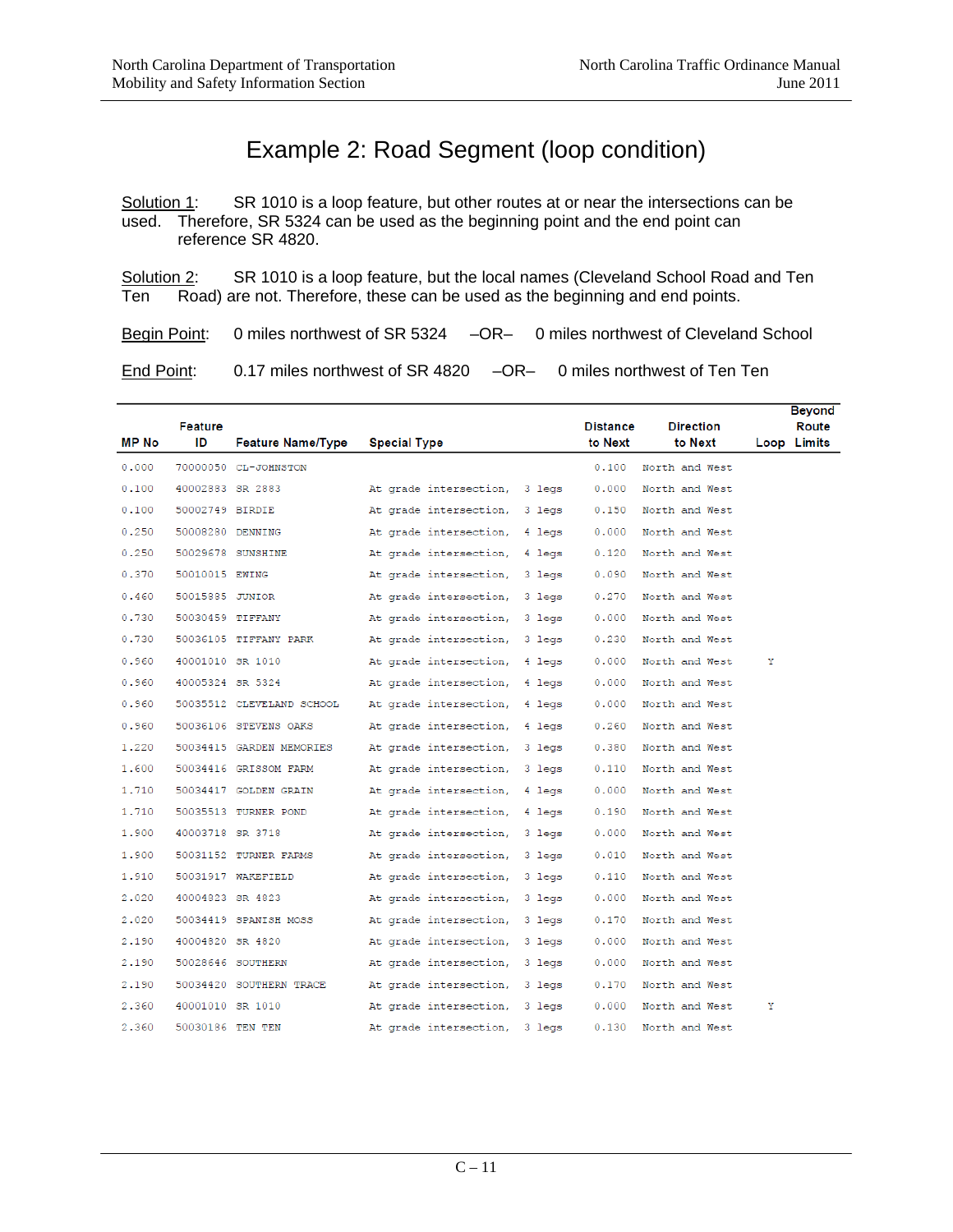# Example 3: Loop Road

Problem: An ordinance is needed on the entire length of SR 1332 (Vista Lake Drive) in Dare County.